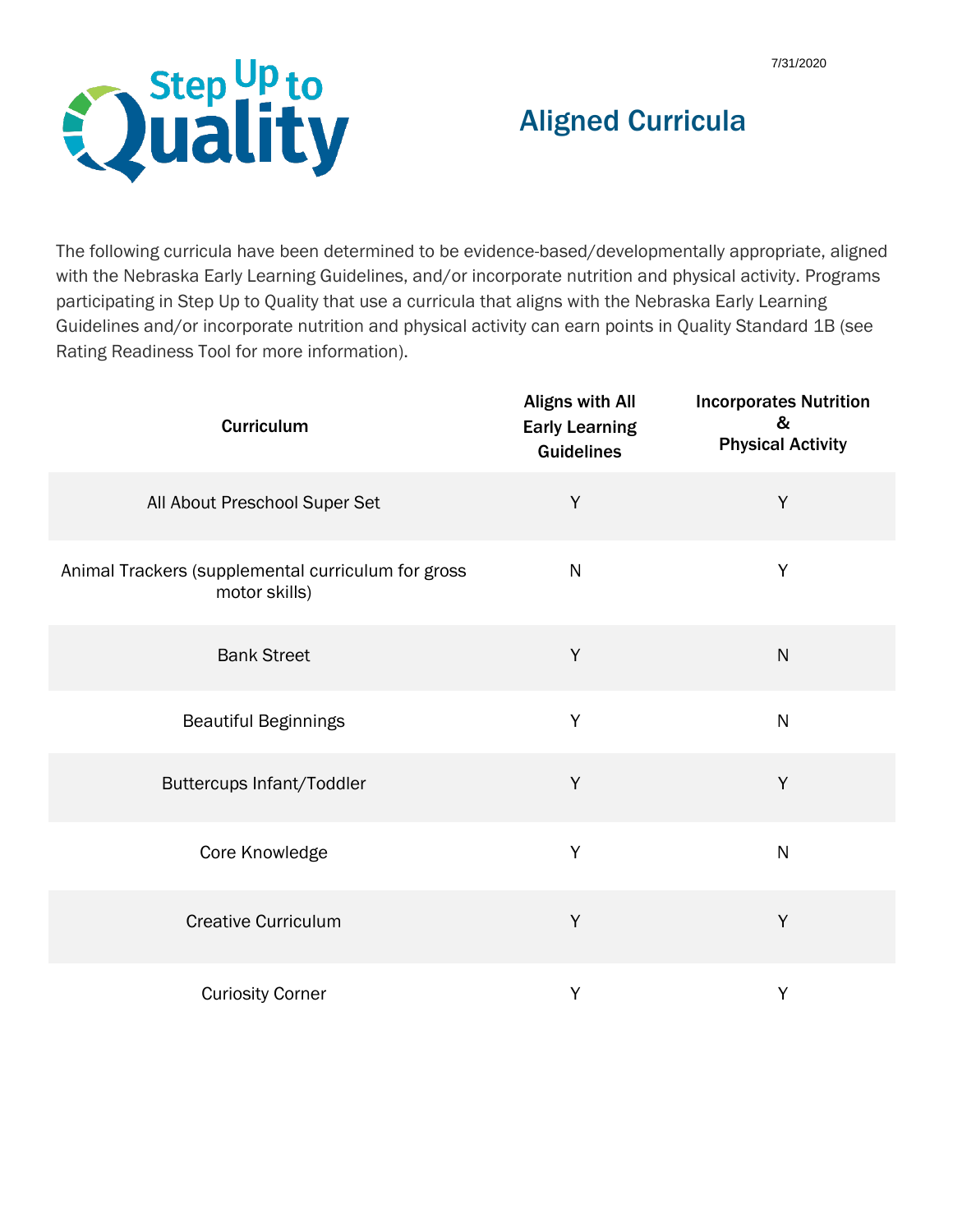| Curriculum                                                                  | <b>Aligns with All</b><br><b>Early Learning</b><br><b>Guidelines</b> | <b>Incorporates Nutrition</b><br>&<br><b>Physical Activity</b> |
|-----------------------------------------------------------------------------|----------------------------------------------------------------------|----------------------------------------------------------------|
| Early Foundations (Knowledge Universe programs)                             | Y                                                                    | $\sf Y$                                                        |
| Early Learning Matters (ELM) - Purdue University                            | Y                                                                    | Y                                                              |
| Eat Play Grow (supplemental curriculum for nutrition,<br>safety and health) | ${\sf N}$                                                            | Υ                                                              |
| Fireflies 3-5                                                               | Y                                                                    | Y                                                              |
| Gee Whiz                                                                    | Y                                                                    | Y                                                              |
| Grow It, Try It, Like It! (supplemental curriculum for<br>nutrition)        | ${\sf N}$                                                            | Υ                                                              |
| <b>High Scope</b>                                                           | Y                                                                    | Y                                                              |
| Innovations                                                                 | Y                                                                    | ${\sf N}$                                                      |
| Journey (Learning Care Group preschool programs)                            | Y                                                                    | Y                                                              |
| Learn As We Grow (La Petite programs)                                       | Y                                                                    | Y                                                              |
| Learn Every Day                                                             | Y                                                                    | Y                                                              |
| Learn from the Start (Learning Care Group<br>infant/toddler programs)       | Y                                                                    | Υ                                                              |
| Links to Literacy 3-5                                                       | Y                                                                    | Y                                                              |
| Montessori                                                                  | Y                                                                    | Y                                                              |